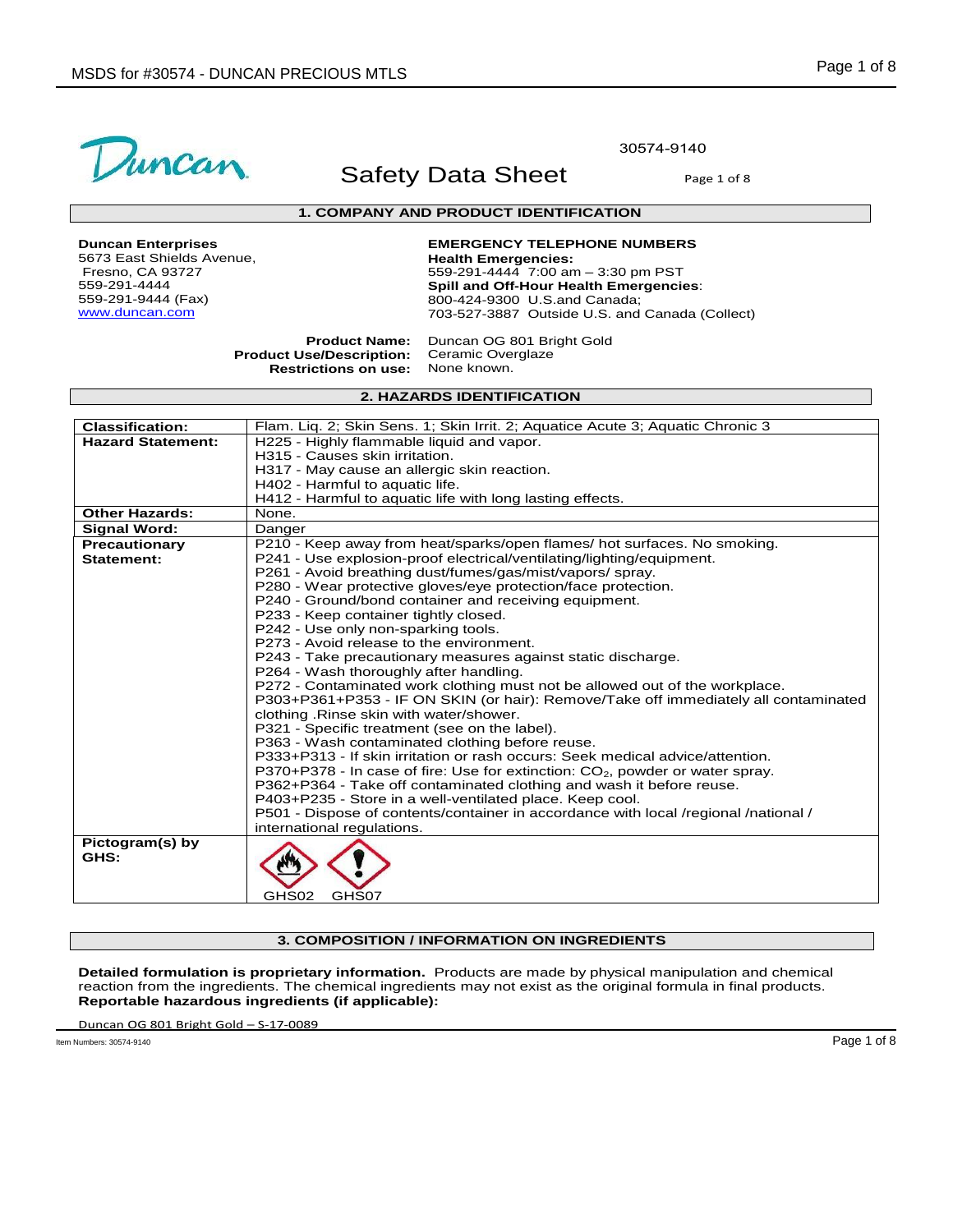



| <b>Substance/Composition:</b>                                 | <b>CAS Number:</b> | *Percentage/Range: |
|---------------------------------------------------------------|--------------------|--------------------|
| Aurio(1+) 2,6,6-trimethylbicyclo [3.1.1] heptanethiolate      | 68365-87-7         | $10 - 25%$         |
| Isobutyl acetate                                              | 110-19-0           | $10 - 25%$         |
| Cyclohexanol                                                  | 108-93-0           | $10 - 25%$         |
| Formaldehyde, polymer with 4-(1,1,3,3-tetramethylbutyl)phenol | 26678-93-3         | $10 - 25%$         |
| Iso-bornyl acetate                                            | 125-12-2           | $5 - < 10\%$       |
| Cyclohexanone                                                 | 108-94-1           | $5 - < 10\%$       |
| Xylene, mixture of isomers                                    | 1330-20-7          | $2.5 - 5%$         |
| Benzaldehyde                                                  | 100-52-7           | $1 - 2.5%$         |
| Biphenvl                                                      | $92 - 52 - 4$      | $1 - 2.5%$         |
| Ethyl Acetate                                                 | 141-78-6           | $1 - 2.5\%$        |
| Polymerised rosin                                             | 65997-05-9         | $1 - 2.5%$         |
| <b>Bismuth octoate</b>                                        | 67874-71-9         | $0.5 - 1\%$        |
| 1,2-dichlorobenzene                                           | $95 - 50 - 1$      | $0.25 - 0.5\%$     |
| Turpentine oil                                                | 8006-64-2          | $0.1 - 0.5\%$      |
| Pentyl acetate                                                | 628-63-7           | $0.1 - 0.5\%$      |

\*The exact percentage (concentration) of composition is withheld as a trade secret.

### **4. FIRST AID MEASURES**

| <b>General Advice:</b>         | Symptoms of poisoning may even occur after several hours; therefore medical<br>observation for at least 48 hours after the accident.                                                                           |
|--------------------------------|----------------------------------------------------------------------------------------------------------------------------------------------------------------------------------------------------------------|
| On Inhalation:                 | If inhaled, seek fresh air. If not breathing, give artificial respiration. If breathing is<br>difficult, give oxygen. In case of unconsciousness, place patient stably in side<br>position for transportation. |
| <b>On Skin Contact:</b>        | Remove contaminated clothing and wash skin with soap and water. Wash or clean<br>clothing before reuse.                                                                                                        |
| <b>On Eye Contact:</b>         | Rinse opened eye for several minutes under running water.                                                                                                                                                      |
| On Ingestion:                  | If symptoms persist, consult a doctor.                                                                                                                                                                         |
| <b>Acute/Delayed Symptoms:</b> | No further relevant information available.                                                                                                                                                                     |
| <b>Medical Advice:</b>         | No further relevant information available.                                                                                                                                                                     |

# **5. FIRE FIGHTING MEASURES**

| <b>Extinguishing Media</b>                    |                             |                                            |  |
|-----------------------------------------------|-----------------------------|--------------------------------------------|--|
| Suitable extinguishing media:                 |                             | $CO2$ , sand, extinguishing powder.        |  |
| Unsuitable extinguishing media:               | Water, water with full jet. |                                            |  |
| <b>Protection of Firefighters</b>             |                             |                                            |  |
| Specific hazards arising from the chemical:   |                             | No further relevant information available. |  |
| <b>Protective equipment for firefighters:</b> |                             | Wear full firefighting gear and SCBA.      |  |
| Will hazardous combustion occur?:             |                             | Will not occur.                            |  |

# **6. ACCIDENTAL RELEASE MEASURES**

| <b>Personal Precautions:</b>    | Wear protective equipment. Keep unprotected persons away.                                                                                                                                              |
|---------------------------------|--------------------------------------------------------------------------------------------------------------------------------------------------------------------------------------------------------|
| Environmental                   | Do not allow product to reach sewage systems or any water course. Inform                                                                                                                               |
| <b>Precautions:</b>             | respective authorities in case of seepage into water course or sewage system.                                                                                                                          |
| <b>Methods for Cleaning Up:</b> | Absorb with liquid-binding material (sand, diatomite, acid binders, universal binders,<br>sawdust). Ensure adequate ventilation. Dispose of contaminated material as waste<br>according to section 13. |
| <b>Recommended Personal</b>     | See Section 8 of this SDS and Section regarding safe handling.                                                                                                                                         |
| <b>Protective Equipment:</b>    |                                                                                                                                                                                                        |

Duncan OG 801 Bright Gold – S-17-0089

Item Numbers: 30574-9140 Page 2 of 8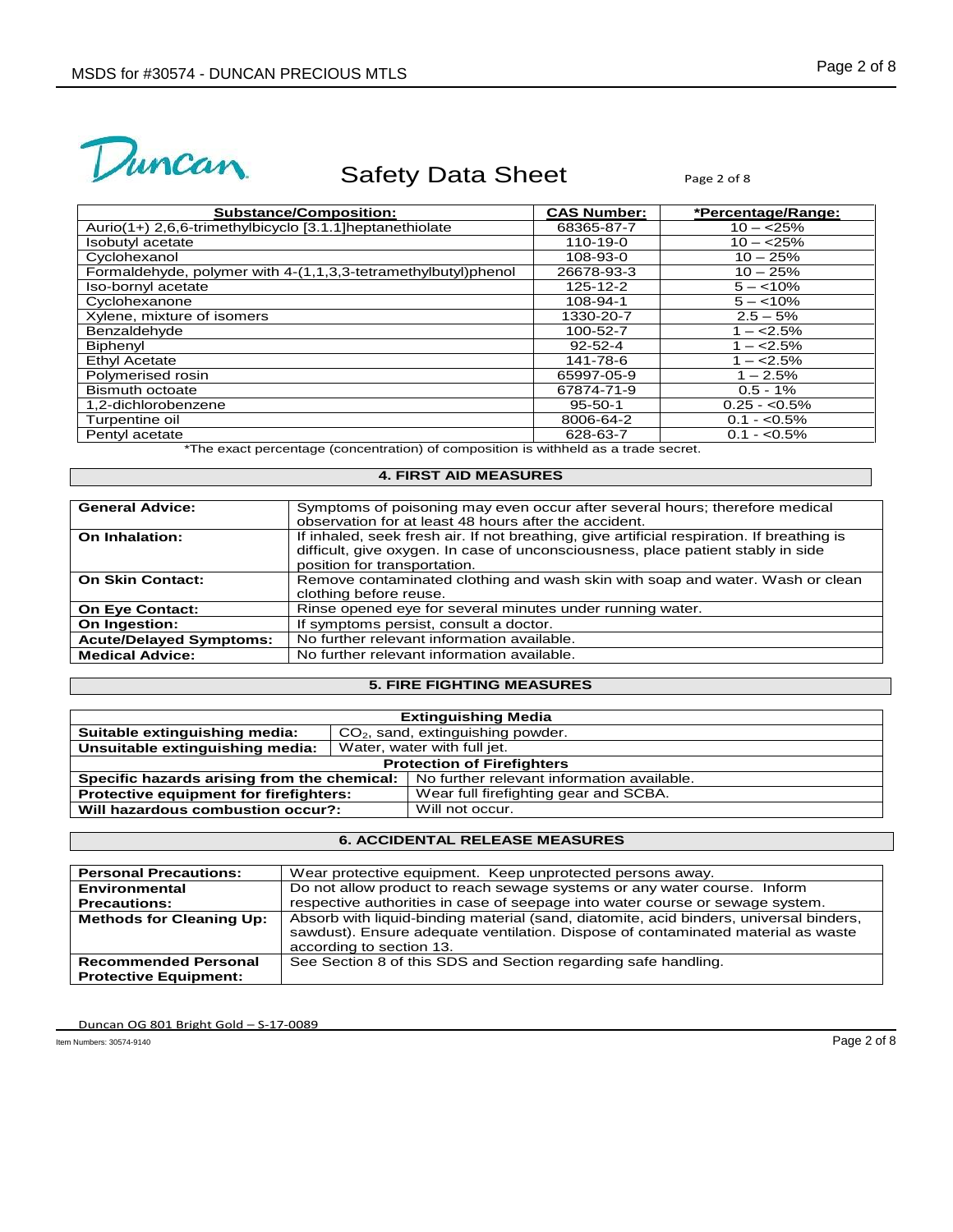

## **7. HANDLING AND STORAGE**

| <b>Safe Storage:</b>     | No special requirements. Keep receptacle tightly sealed.                                                                                                                                       |
|--------------------------|------------------------------------------------------------------------------------------------------------------------------------------------------------------------------------------------|
| Safe Handling:           | Ensure good ventilation/exhaustion at the workplace. Prevent formation of<br>aerosols. Keep ignition sources away – Do not smoke. Protect from heat. Protect<br>against electrostatic charges. |
| Known Incompatibilities: | None known.                                                                                                                                                                                    |

# **8. EXPOSURE CONTROL AND PERSONAL PROTECTION**

**Occupational Exposure Limits:** The following constituents are the only known ingredients to have a PEL, TLV or REL exposue limit. There is no PEL established for this mixture. Recommend monitoring based upon the components in the mixture.

| <b>Chemical Name</b> | <b>ACGIH TLV</b>                                                   | <b>OSHA PEL</b>                  | <b>NIOSH REL</b>                        |
|----------------------|--------------------------------------------------------------------|----------------------------------|-----------------------------------------|
|                      | <b>Short / Long Term Values</b>                                    | <b>Long-term Value</b>           | Long-term Value                         |
| Isobutyl acetate     | 172 mg/m <sup>3</sup> , 150 ppm / 238 mg/m <sup>3</sup> , 50 ppm   | 700 mg/m3, 150 ppm               | 700 mg/m3, 150 ppm                      |
| Cyclohexanol         | Skin (long-term): 206 mg/m <sup>3</sup> , 50 ppm                   | 200 mg/m <sup>3</sup> , 50 ppm   | Skin: 200 mg/m <sup>3</sup> , 50 ppm    |
| Xylene, mixture of   | 651 mg/m <sup>3</sup> , 150 ppm / BEI: 434 mg/m <sup>3</sup> , 100 | 435 mg/m <sup>3</sup> , 100 ppm  | 435 mg/m <sup>3</sup> , 100 ppm; short- |
| isomers              | ppm                                                                |                                  | term: 655 mg/m <sup>3</sup> , 150 ppm   |
| Biphenyl             | 1.3 mg/m <sup>3</sup> , 0.2 ppm                                    | 1 mg/m <sup>3</sup> , 0.2 ppm    | 1 mg/m <sup>3</sup> , 0.2 ppm           |
| <b>Ethyl Acetate</b> | 1440 mg/m <sup>3</sup> , 400 ppm                                   | 1400 mg/m <sup>3</sup> , 400 ppm | 1400 mg/m <sup>3</sup> , 400 ppm        |
| 1,2-Dichlorobenze    | 301 mg/m <sup>3</sup> , 50 ppm / 150 mg/m <sup>3</sup> ,25 ppm     | 300 mg/m <sup>3</sup> , 50 ppm   | 300 mg/m <sup>3</sup> , 50 ppm          |
| Turpentine, oil      | 112 mg/m <sup>3</sup> , 20 ppm                                     | 560 mg/m <sup>3</sup> , 100 ppm  | 560 mg/m <sup>3</sup> , 100 ppm         |
| Pentyl Acetate       | 532 mg/m <sup>3</sup> , 100 ppm / 266 mg/m <sup>3</sup> , 50 ppm   | 525 mg/m <sup>3</sup> , 100 ppm  | 525 mg/m <sup>3</sup> , 100 ppm         |

### **Appropriate Engineering Controls:**

The application of this product requires well exhausted firing kilns and efficient ventilation of working areas.

### **Individual Protection measures, such as PPE (Personal Protective Equipment): Personal Protection Equipment:**

| <b>Respiratory Protection:</b> | Not required.                                                                    |
|--------------------------------|----------------------------------------------------------------------------------|
| <b>Eye Protection:</b>         | Tightly sealed goggles.                                                          |
| <b>Hand Protection:</b>        | Nitrile gloves or chemical resistant gloves.                                     |
| <b>Skin Protection:</b>        | Nitrile gloves or chemical resistant gloves.                                     |
| <b>Thermal Protection:</b>     | No data.                                                                         |
| <b>General Safety and</b>      | Keep away from foodstuffs, beverages and feed. Immediately remove all soiled and |
| <b>Hygiene Measures:</b>       | contaminated clothing. Wash hands before breaks and at the end of work. Avoid    |
|                                | contact with the eyes and skin.                                                  |
| <b>Further Information:</b>    | The lists that were valid during the creation were used as basis.                |

## **9. PHYSICAL AND CHEMICAL PROPERTIES**

| <b>Physical State/Appearance:</b> | Fluid                               |
|-----------------------------------|-------------------------------------|
| Color:                            | According to product specification. |
| Odor:                             | Characteristic                      |
| <b>Odor Threshold:</b>            | Not determined.                     |
| pH:                               | <b>Neutral</b>                      |
| <b>Boiling Point/Range:</b>       | 100°C (212°F)                       |
| <b>Melting Point/Range:</b>       | Undetermined.                       |
| <b>Flash Point:</b>               | 21°C (70°F (ISO 3679)               |
| <b>Evaporation Rate:</b>          | Not determined.                     |
| <b>Vapor Density:</b>             | Not determined.                     |
| Solubility(ies):                  | Not miscible or difficult to mix.   |
| <b>Vapor Pressure:</b>            | 20 hPa (15 mm Hg)                   |

Duncan OG 801 Bright Gold – S-17-0089

Item Numbers: 30574-9140 Page 3 of 8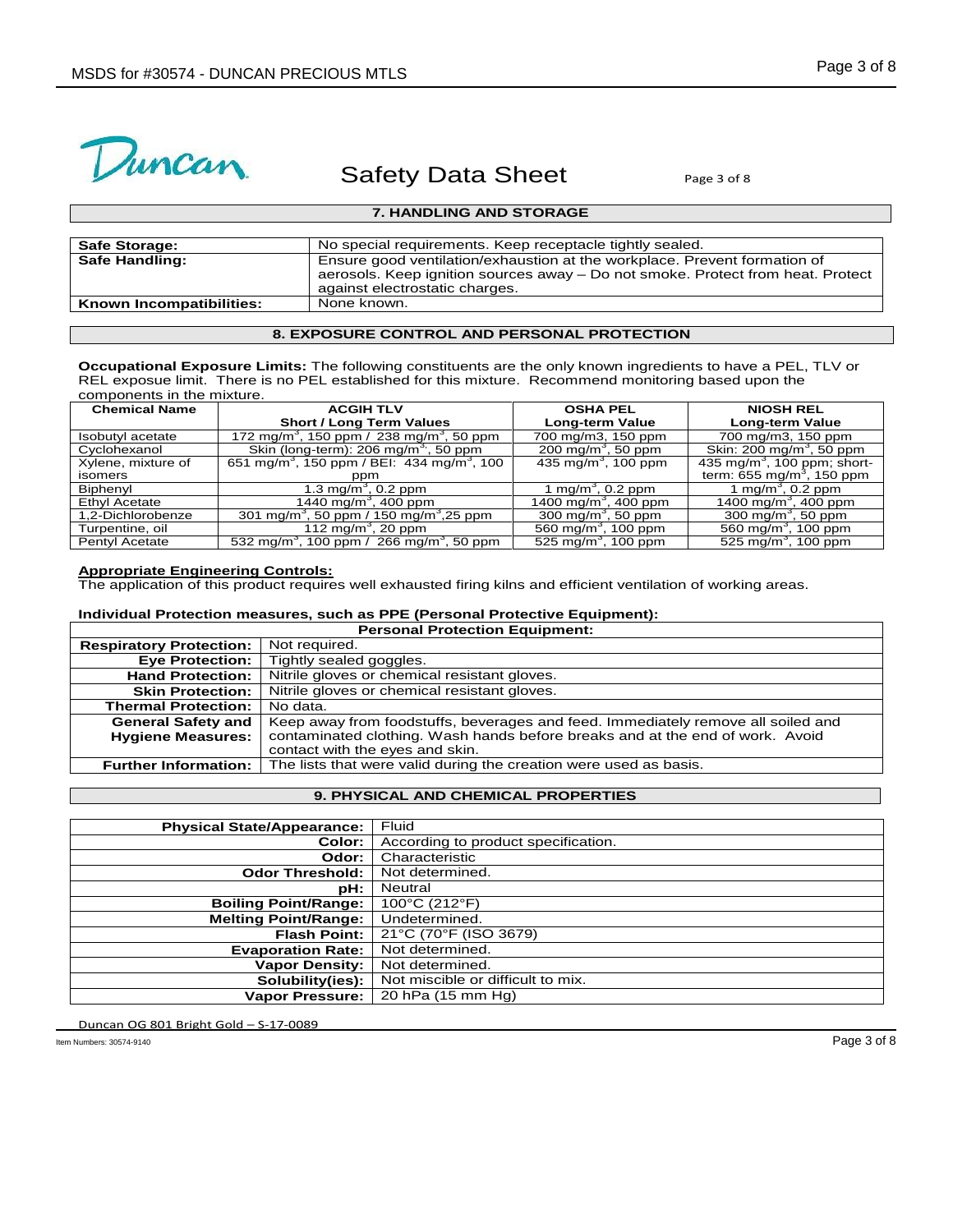

| <b>Relative Density:</b>                      | Not determined.                                                         |
|-----------------------------------------------|-------------------------------------------------------------------------|
| <b>Viscosity:</b>                             | Not determined.                                                         |
| <b>Partition Coefficient</b>                  | Not determined.                                                         |
| (n-octanol/water), if applicable:             |                                                                         |
| <b>Explosive Properties:</b>                  | Product is not explosive. However, formation of explosive air/vapor     |
|                                               | mixtures are possible.                                                  |
| <b>Explosion Limits: Upper / Lower</b>        | 2.0 Vol% / 11.2 Vol %                                                   |
| Flammability: (Solid, gas)                    | N/A                                                                     |
| <b>Flammability Limit in Air: Upper/Lower</b> | N/A                                                                     |
| <b>Autoignition temperature:</b>              | Product is not self-igniting, but has an ignition temperature of 290 °C |
|                                               | $(554^{\circ}F)$ .                                                      |
| Decomposition temperature:                    | Not determined.                                                         |

## **10. STABILITY AND REACTIVITY**

| <b>Chemical Stability:</b>                 | No data.                                   |
|--------------------------------------------|--------------------------------------------|
| <b>Conditions to Avoid:</b>                | No further relevant information available. |
| Incompatible Materials:                    | No further relevant information available. |
| <b>Hazardous Decomposition Products:</b>   | No dangerous decomposition products known. |
| <b>Possibility of Hazardous Reactions:</b> | No dangerous reactions known.              |
| <b>Reactivity:</b>                         | No further relevant information available. |
| Hazardous polymerization:                  | No data.                                   |

# **11. TOXICOLOGICAL INFORMATION**

### **Information on likely routes of exposure:**

| Eye Contact -Serious Eye Damage or Irritation                                                                                             | No irritating effect.                                                                                                                                                                                                                         |  |
|-------------------------------------------------------------------------------------------------------------------------------------------|-----------------------------------------------------------------------------------------------------------------------------------------------------------------------------------------------------------------------------------------------|--|
| Skin Contact - Skin Corrosion, Sensitization or                                                                                           | Irritant to skin. Sensitization possible through skin                                                                                                                                                                                         |  |
| <b>Irritation:</b>                                                                                                                        | contact.                                                                                                                                                                                                                                      |  |
| Ingestion - Carcinogenicity/Aspiration Hazard:                                                                                            | No relevant data available.                                                                                                                                                                                                                   |  |
| <b>Inhalation - Respiratory Sensitization/Toxicity:</b>                                                                                   | Irritant to mucous membranes.                                                                                                                                                                                                                 |  |
| Symptoms related to the physical chemical and                                                                                             | No relevant data available.                                                                                                                                                                                                                   |  |
| toxicological characteristics:                                                                                                            |                                                                                                                                                                                                                                               |  |
| Information on toxicological effects:                                                                                                     | This material, under reasonable handling or use, should<br>not cause personal injury or substantial illness, nor<br>would it be expeted to be toxic, corrosive or a strong<br>sensitizer by oral, dermal or inhalation routes of<br>exposure. |  |
| Delayed or Immediate effects:                                                                                                             | No relevant data available.                                                                                                                                                                                                                   |  |
| <b>Germ Cell Mutagenicity:</b>                                                                                                            | No relevant data available.                                                                                                                                                                                                                   |  |
| Specific target organ toxicity (single exposure):                                                                                         | No relevant data available.                                                                                                                                                                                                                   |  |
| Specific target organ toxicity (repeated exposure):                                                                                       | No relevant data available.                                                                                                                                                                                                                   |  |
| Chemicals listed on NTP, IARC or OSHA as a                                                                                                | <b>IARC:</b> Cyclohexanone (108-94-1), Xylene, mixture of                                                                                                                                                                                     |  |
| Carcinogen?:                                                                                                                              | isomers (1330-20-7), 1,2-dichlorobenzene (95-50-1)                                                                                                                                                                                            |  |
| 1-As defined in the EHSA Requistions (16CER 150003 (b) (5) (8) (a) and the Canadian Hazardous (toys) Requisition (Toxicological Hazards - |                                                                                                                                                                                                                                               |  |

1-As defined in the FHSA Regulations (16CFR 15000.3 (b) (5), (8), (9) and the Canadian Hazardous (toys) Regulation (Toxicological Hazards –<br>Schedule I and II)/CCCR 2001.<br>**Chemical Name:** Channeles Channeles Channeles Chann

| <b>Chemical Name:</b> | Oral LD50           | <b>Dermal LD50</b>  | <b>Inhalation LC50</b> |
|-----------------------|---------------------|---------------------|------------------------|
| Cylohexanol           | $2060$ mg/kg (rat)  |                     |                        |
| Cyclohexanone         | 1900 mg/kg (rat)    | 948 mg/kg (rabbit)  | 8000 mg/l (rat)        |
| Xvlene                | 8700 mg/kg (rat)    | 2000 mg/kg (rabbit) | 6350 mg/l (rat)        |
| Benzaldehyde          | 1300 mg/kg $(rat)$  |                     |                        |
| Biphenvl              | 3280 mg/kg (rat)    |                     |                        |
| Ethyl acetate         | 4935 mg/kg (rabbit) |                     | 1600 mg/l (rat)        |
| 1.2-dichlorobenzene   | 500 mg/kg (rat)     |                     |                        |

Duncan OG 801 Bright Gold – S-17-0089

Item Numbers: 30574-9140 Page 4 of 8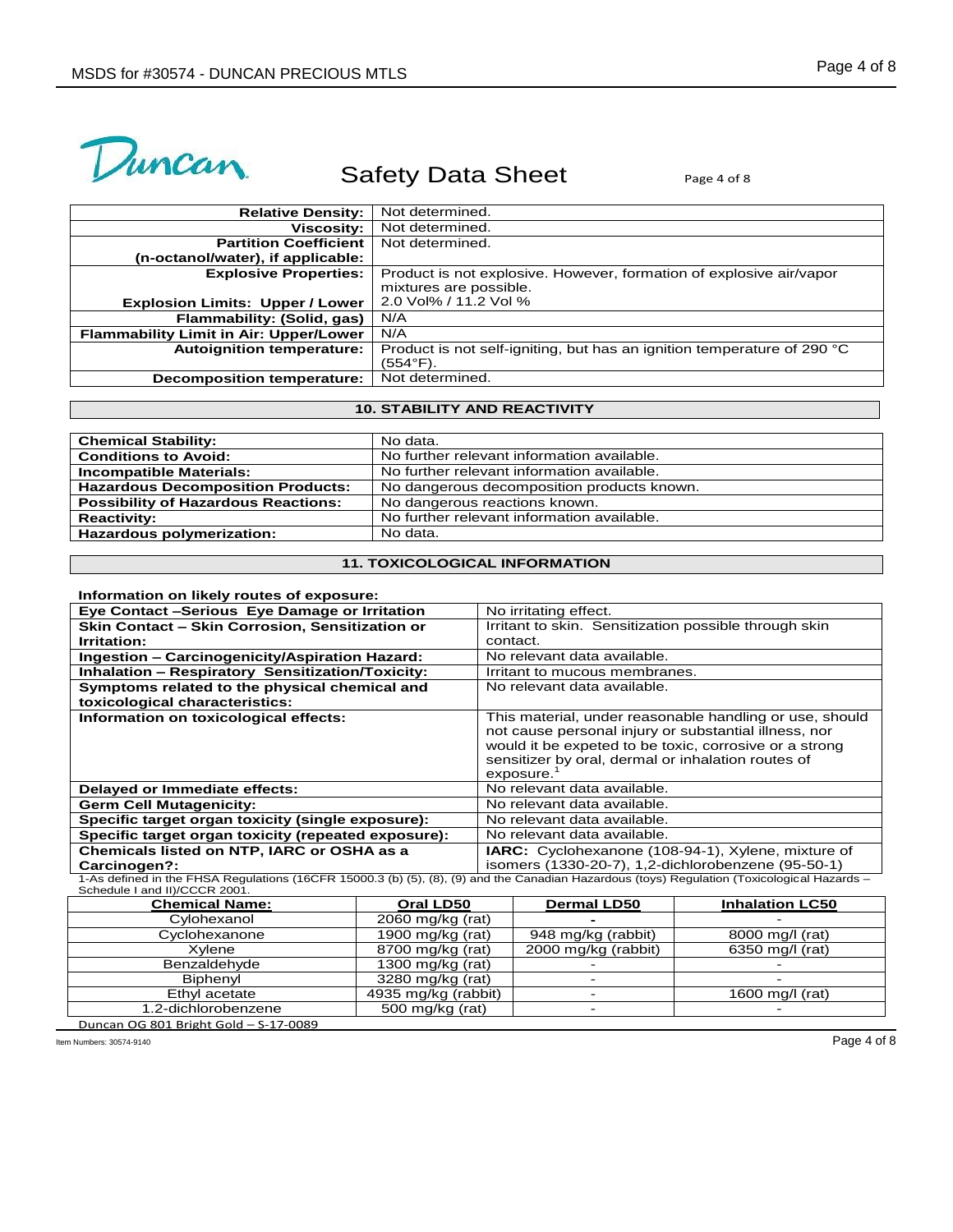

# **12. ECOLOGICAL INFORMATION (NON-MANDATORY)**

| <b>Ecotoxicity and effects:</b>        | Aquatic Toxicity: Harmful to fish and to aquatic organisms. |                               |  |
|----------------------------------------|-------------------------------------------------------------|-------------------------------|--|
|                                        | 108-94-1: Cyclohexanone: Oral                               | 92-52-4: Biphenyl: Oral       |  |
|                                        | LC50/96 h (dynamic): 527 mg/L (fish)                        | LC50/48 h: 2.1 mg/L (daphnia) |  |
|                                        | LC50/48 h: 536 mg/L (fish)                                  |                               |  |
|                                        | EC 50/48 h: 820 mg/L (daphnia)                              |                               |  |
| Persistence and degradability:         | No further relevant information available.                  |                               |  |
| <b>Bioaccumulative potential:</b>      | No further relevant information available.                  |                               |  |
| <b>Aquatic / Terrestrial warnings:</b> | No further relevant information available.                  |                               |  |
| <b>Mobility in soil:</b>               | No further relevant information available                   |                               |  |
| Other adverse effects:                 | No further relevant information available                   |                               |  |

# **13. DISPOSAL CONSIDERATIONS (NON-MANDATORY)**

| <b>Disposal instructions:</b> | Must not be disposed of together with household garbage. Do not allow products to |
|-------------------------------|-----------------------------------------------------------------------------------|
|                               | reach sewage system.                                                              |
| Local disposal regulations:   | No relevant data available.                                                       |
| EPA waste code(s):            | No relevant data available.                                                       |
| Contaminated packaging:       | Disposal must be made according to official regulations.                          |

# **14. TRANSPORTATION INFORMATION (NON-MANDATORY)**

| <b>DOT</b>                                        |                           |                                 | <b>IATA</b>                                                                                                                                                                                                                                   |  |  |
|---------------------------------------------------|---------------------------|---------------------------------|-----------------------------------------------------------------------------------------------------------------------------------------------------------------------------------------------------------------------------------------------|--|--|
| UN1263<br>UN/ID number:                           |                           |                                 | UN1263                                                                                                                                                                                                                                        |  |  |
| Paint                                             |                           |                                 | Paint                                                                                                                                                                                                                                         |  |  |
| 3 Flammable Liquids                               |                           |                                 | 3 Flammable Liquids                                                                                                                                                                                                                           |  |  |
|                                                   |                           |                                 | $\mathbf{v}$                                                                                                                                                                                                                                  |  |  |
|                                                   |                           |                                 |                                                                                                                                                                                                                                               |  |  |
| Not a marine pollutant                            |                           |                                 | Not a marine pollutant                                                                                                                                                                                                                        |  |  |
| Danger code (Kemler):                             |                           |                                 | <b>Stowage Category: B</b>                                                                                                                                                                                                                    |  |  |
| Warning: Flammable liquids<br>33                  |                           | halogenated hydrocarbons        |                                                                                                                                                                                                                                               |  |  |
| Transport in bulk according to Annex II of MARPOL |                           | Not applicable.                 |                                                                                                                                                                                                                                               |  |  |
| 73/78 and IBC Code                                |                           |                                 |                                                                                                                                                                                                                                               |  |  |
| <b>Emergency Response Guide Number:</b>           |                           |                                 |                                                                                                                                                                                                                                               |  |  |
| <b>Transport / Additional information:</b>        |                           |                                 |                                                                                                                                                                                                                                               |  |  |
|                                                   | IMDG:                     |                                 |                                                                                                                                                                                                                                               |  |  |
| On passanger aircraft/rali: 5 L                   |                           | Limited quantities $(LQ)$ : 5 L |                                                                                                                                                                                                                                               |  |  |
|                                                   | Excepted quantities (EQ): |                                 |                                                                                                                                                                                                                                               |  |  |
|                                                   |                           |                                 |                                                                                                                                                                                                                                               |  |  |
|                                                   |                           |                                 |                                                                                                                                                                                                                                               |  |  |
|                                                   |                           |                                 |                                                                                                                                                                                                                                               |  |  |
|                                                   |                           | EmS-No:<br>$-Code: E2$          | <b>IMDG</b><br>UN1263<br>Paint<br>3 Flammable Liquids<br>33<br>Not a marine pollutant<br>Segregation groups: Liquid<br>$F-E$ , $S-E$<br>-Maximum net quantity per inner packaging: 30 ml<br>-Maximum net quantity per outer packaging: 500 ml |  |  |

# **15. REGULATORY INFORMATION (NON-MANDATORY)**

| TSCA Section 12(b) Export Notification (40 CFR 707, Subpt. D): |            |                                                                              |  |  |
|----------------------------------------------------------------|------------|------------------------------------------------------------------------------|--|--|
|                                                                | 68365-87-7 | $\alpha$ aurio(1+) 2,6,6-trimethylbicyclo[3.1.1] heptanethiolate             |  |  |
|                                                                |            | 110-19-0   isobutyl acetate                                                  |  |  |
|                                                                |            | $26678-93-3$   formaldehyde, polymer with 4-(1,1,3,3 tetramethylbutyl)phenol |  |  |

Duncan OG 801 Bright Gold – S-17-0089

Item Numbers: 30574-9140 Page 5 of 8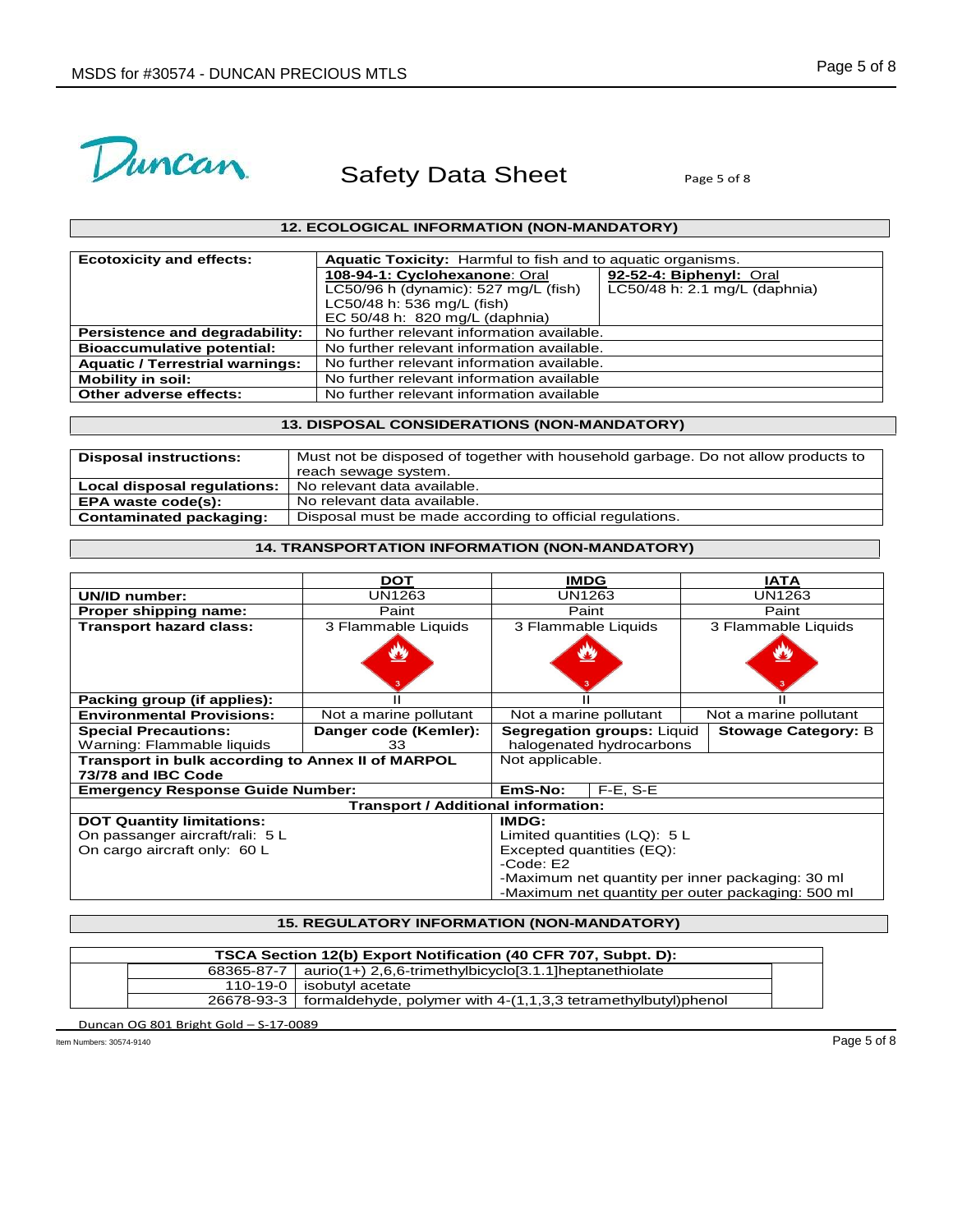

|                                                                    |                                                                                                                                             | 108-93-0                                     |          | cyclohexanol                           |            |  |                                                                            |                                              |  |
|--------------------------------------------------------------------|---------------------------------------------------------------------------------------------------------------------------------------------|----------------------------------------------|----------|----------------------------------------|------------|--|----------------------------------------------------------------------------|----------------------------------------------|--|
|                                                                    |                                                                                                                                             | 125-12-2<br>iso-bornyl acetate               |          |                                        |            |  |                                                                            |                                              |  |
|                                                                    |                                                                                                                                             | 108-94-1                                     |          | cyclohexanone                          |            |  |                                                                            |                                              |  |
|                                                                    |                                                                                                                                             | 1330-20-7                                    |          | xylene, mixture of isomers             |            |  |                                                                            |                                              |  |
|                                                                    |                                                                                                                                             | 65997-05-9                                   |          | polymerised rosin                      |            |  |                                                                            |                                              |  |
|                                                                    |                                                                                                                                             | 100-52-7                                     |          | benzaldehyde                           |            |  |                                                                            |                                              |  |
|                                                                    |                                                                                                                                             | $92 - 52 - 4$                                |          | biphenyl                               |            |  |                                                                            |                                              |  |
|                                                                    |                                                                                                                                             | 141-78-6                                     |          | ethyl acetate                          |            |  |                                                                            |                                              |  |
|                                                                    |                                                                                                                                             | 67874-71-9                                   |          | bismuth octoate                        |            |  |                                                                            |                                              |  |
|                                                                    |                                                                                                                                             |                                              |          | Reodorant #275                         |            |  |                                                                            |                                              |  |
|                                                                    |                                                                                                                                             | $95 - 50 - 1$                                |          | 1,2-dichlorobenzene                    |            |  |                                                                            |                                              |  |
|                                                                    |                                                                                                                                             | 8006-64-2                                    |          | Turpentine, oil                        |            |  |                                                                            |                                              |  |
|                                                                    |                                                                                                                                             | 7704-34-9                                    | sulphur  |                                        |            |  |                                                                            |                                              |  |
|                                                                    |                                                                                                                                             | 61788-69-0                                   |          | Chromium naphthenate                   |            |  |                                                                            |                                              |  |
|                                                                    |                                                                                                                                             | 76-22-2                                      |          | bornan-2-one                           |            |  |                                                                            |                                              |  |
|                                                                    |                                                                                                                                             | 628-63-7                                     |          | pentyl acetate                         |            |  |                                                                            |                                              |  |
|                                                                    |                                                                                                                                             | 8000-28-0                                    |          | lavender oil                           |            |  |                                                                            |                                              |  |
|                                                                    |                                                                                                                                             | 78-70-6                                      | Linalool |                                        |            |  |                                                                            |                                              |  |
|                                                                    |                                                                                                                                             |                                              |          | cellulose, ethyl ether                 |            |  |                                                                            |                                              |  |
|                                                                    |                                                                                                                                             | 8000-41-7                                    |          | terpinyl acetate                       |            |  |                                                                            |                                              |  |
|                                                                    |                                                                                                                                             | 8000-41-7   terpineol                        |          |                                        |            |  |                                                                            |                                              |  |
|                                                                    |                                                                                                                                             | 507-70-0                                     | Borneol  |                                        |            |  |                                                                            |                                              |  |
|                                                                    |                                                                                                                                             | 78-59-1                                      |          | isophorone                             |            |  |                                                                            |                                              |  |
|                                                                    | CERCLA (Superfund) reportable quantity (lbs.) (40 CFR 302.4)<br>No data.<br>OSHA Specifically Regulated Substances (29 CFR 1910.1001-1050): |                                              |          |                                        |            |  |                                                                            |                                              |  |
|                                                                    |                                                                                                                                             |                                              |          |                                        |            |  |                                                                            | No data.                                     |  |
| Chemical                                                           |                                                                                                                                             |                                              |          |                                        |            |  | Section 302 Extremely Hazardous Substance (40 CFR 355, Appendix A):        |                                              |  |
| Name:                                                              | CAS<br>Number:                                                                                                                              | Reportable<br>Quantity:                      |          | Threshold planning<br>quantity:        |            |  | Threshold planning<br>quantity, lower value:                               | Threshold planning<br>quantity, upper value: |  |
| None                                                               | $\mathsf{x}$                                                                                                                                | $\boldsymbol{\mathsf{x}}$                    |          | x                                      |            |  | x                                                                          | x                                            |  |
| <b>Superfund Amendments and Reauthorization Act of 1986 (SARA)</b> |                                                                                                                                             |                                              |          |                                        |            |  |                                                                            |                                              |  |
| <b>SARA 304 Emergency release notification:</b>                    |                                                                                                                                             |                                              |          |                                        | No data.   |  |                                                                            |                                              |  |
| SARA 311/312 (40 CFR 370) Hazardous Chemical:                      |                                                                                                                                             |                                              |          |                                        |            |  |                                                                            |                                              |  |
|                                                                    |                                                                                                                                             | SARA 313 (Specific toxic chemical listings): |          |                                        |            |  | No data.                                                                   |                                              |  |
|                                                                    | 26678-93-3   Formaldehyde, polymer with 4-(1,1,3,3 tetramethylbutyl)phenol                                                                  |                                              |          |                                        |            |  |                                                                            |                                              |  |
|                                                                    |                                                                                                                                             |                                              |          |                                        |            |  |                                                                            |                                              |  |
|                                                                    |                                                                                                                                             |                                              |          |                                        |            |  |                                                                            |                                              |  |
|                                                                    |                                                                                                                                             |                                              |          | 1330-20-7   Xylene, mixture of isomers |            |  |                                                                            |                                              |  |
|                                                                    |                                                                                                                                             |                                              |          | 108-93-0   cyclohexanol                |            |  | 26678-93-3   formaldehyde, polymer with 4-(1,1,3,3 tetramethylbutyl)phenol |                                              |  |
|                                                                    |                                                                                                                                             |                                              |          |                                        | No data.   |  |                                                                            |                                              |  |
|                                                                    | <b>Drug Enforcement Administration (DEA) (21</b>                                                                                            |                                              |          |                                        |            |  |                                                                            |                                              |  |
|                                                                    | CFR 1308.11-15):                                                                                                                            |                                              |          |                                        | No data.   |  |                                                                            |                                              |  |
|                                                                    | Clean Air Act (CAA) Section 112 Hazardous Air                                                                                               |                                              |          |                                        |            |  |                                                                            |                                              |  |
|                                                                    | <b>Pollutants (Haps) List:</b>                                                                                                              |                                              |          |                                        | No data.   |  |                                                                            |                                              |  |
|                                                                    | Clean Air Act (CAA) Section 112(r) Accidental                                                                                               |                                              |          |                                        |            |  |                                                                            |                                              |  |
|                                                                    | Release Prevention (40 CFR 68.130):                                                                                                         |                                              |          |                                        | No data.   |  |                                                                            |                                              |  |
|                                                                    | Safe Drinking Water Act (SDWA):                                                                                                             |                                              |          |                                        | No data.   |  |                                                                            |                                              |  |
|                                                                    | <b>Canadian Domestic Substances List (DSL):</b>                                                                                             |                                              |          |                                        |            |  |                                                                            |                                              |  |
|                                                                    |                                                                                                                                             |                                              |          |                                        |            |  |                                                                            |                                              |  |
|                                                                    | <b>Canadian Ingredient Disclosure List:</b>                                                                                                 |                                              |          |                                        | Limit 0,1% |  |                                                                            |                                              |  |
|                                                                    |                                                                                                                                             |                                              |          |                                        | Limit 1%   |  | Cyclohexanone - 108-94-1                                                   |                                              |  |
|                                                                    |                                                                                                                                             |                                              |          |                                        |            |  | Isobutyl acetate - 110-19-0                                                |                                              |  |
|                                                                    |                                                                                                                                             |                                              |          |                                        |            |  | Cyclohexanol - 108-93-0                                                    |                                              |  |
|                                                                    |                                                                                                                                             |                                              |          |                                        |            |  | Benzaldehyde - 100-52-7                                                    |                                              |  |
|                                                                    |                                                                                                                                             |                                              |          |                                        |            |  | Biphenyl - 92-52-4<br>Ethyl Acetate - 141-78-6                             |                                              |  |

Item Numbers: 30574-9140 Page 6 of 8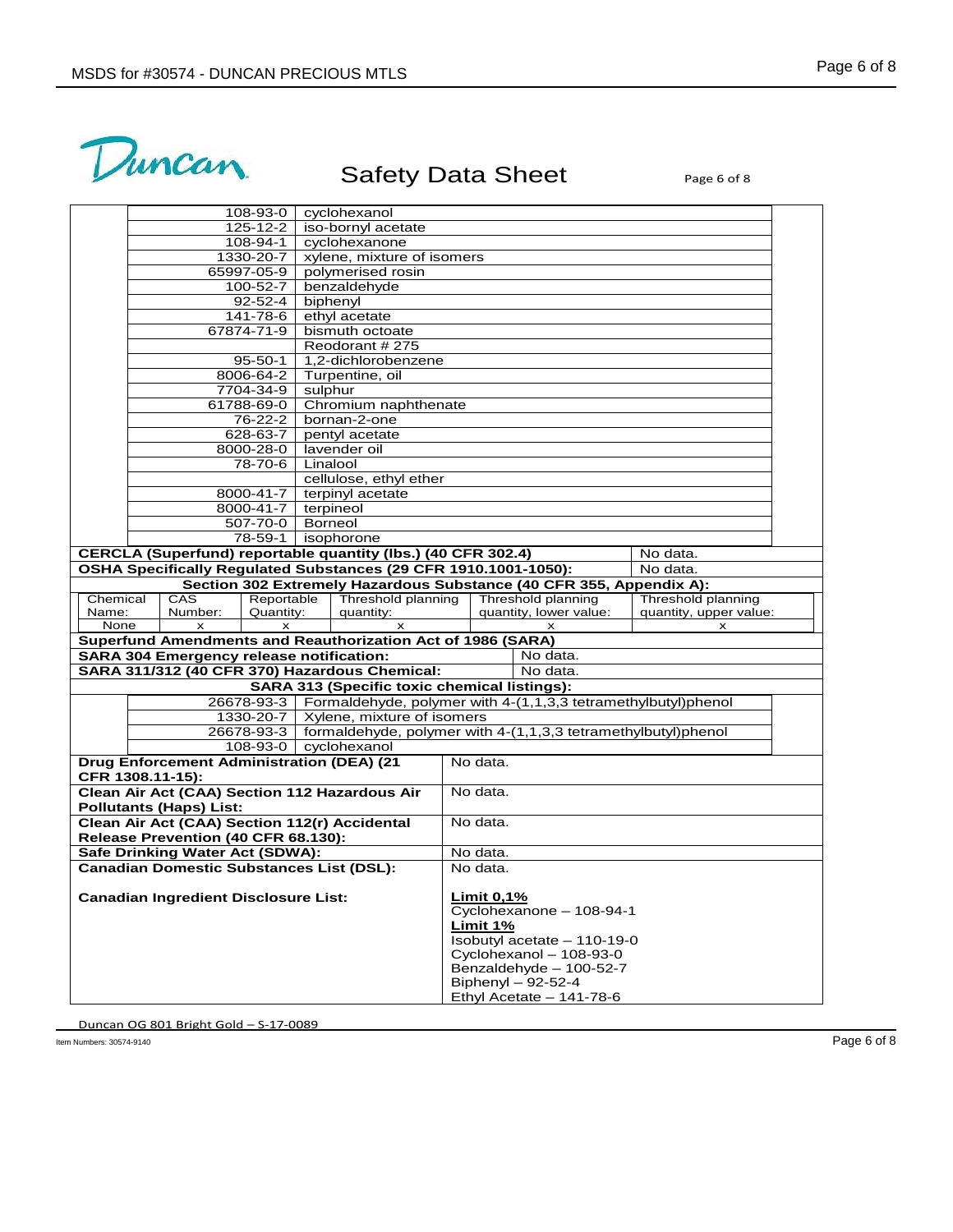

| <b>Other Regulations</b>                    |                                                                                                                                                                                                                                                                                                                                                                                 |  |
|---------------------------------------------|---------------------------------------------------------------------------------------------------------------------------------------------------------------------------------------------------------------------------------------------------------------------------------------------------------------------------------------------------------------------------------|--|
| <b>TSCA:</b>                                | This product is manufactured in compliance with all provisions of the Toxic                                                                                                                                                                                                                                                                                                     |  |
|                                             | Substances Control Act, 15 U.S. C. 2601 et. Seq.                                                                                                                                                                                                                                                                                                                                |  |
| FDA:                                        | 21 CFR 175.105                                                                                                                                                                                                                                                                                                                                                                  |  |
| <b>Conforms to Non-</b><br>Toxic ASTM-4236: | Products are certified in a program of toxicological evaluation by a nationally<br>recognized toxicologist to contain no materials in sufficient quantities to be toxic or<br>injurious to humans or to cause acute or chronic health problems. These products<br>are certified to be labeled in accordance with the voluntary chronic hazard labeling<br>standard ASTM D-4236. |  |
| California                                  | This product contains the following chemicals that are known to the State of                                                                                                                                                                                                                                                                                                    |  |
| <b>Proposition 65</b>                       | California to cause cancer, birth defects, or other reproductive harm: None                                                                                                                                                                                                                                                                                                     |  |
| Warning:                                    |                                                                                                                                                                                                                                                                                                                                                                                 |  |
| <b>HMIS III Rating:</b>                     | Heath = 1; Fire = 4; Reactivity = 0                                                                                                                                                                                                                                                                                                                                             |  |
|                                             | Unless a concentration is specified in Section 2 of the SDS, chemicals(s) are present in trace amounts.                                                                                                                                                                                                                                                                         |  |